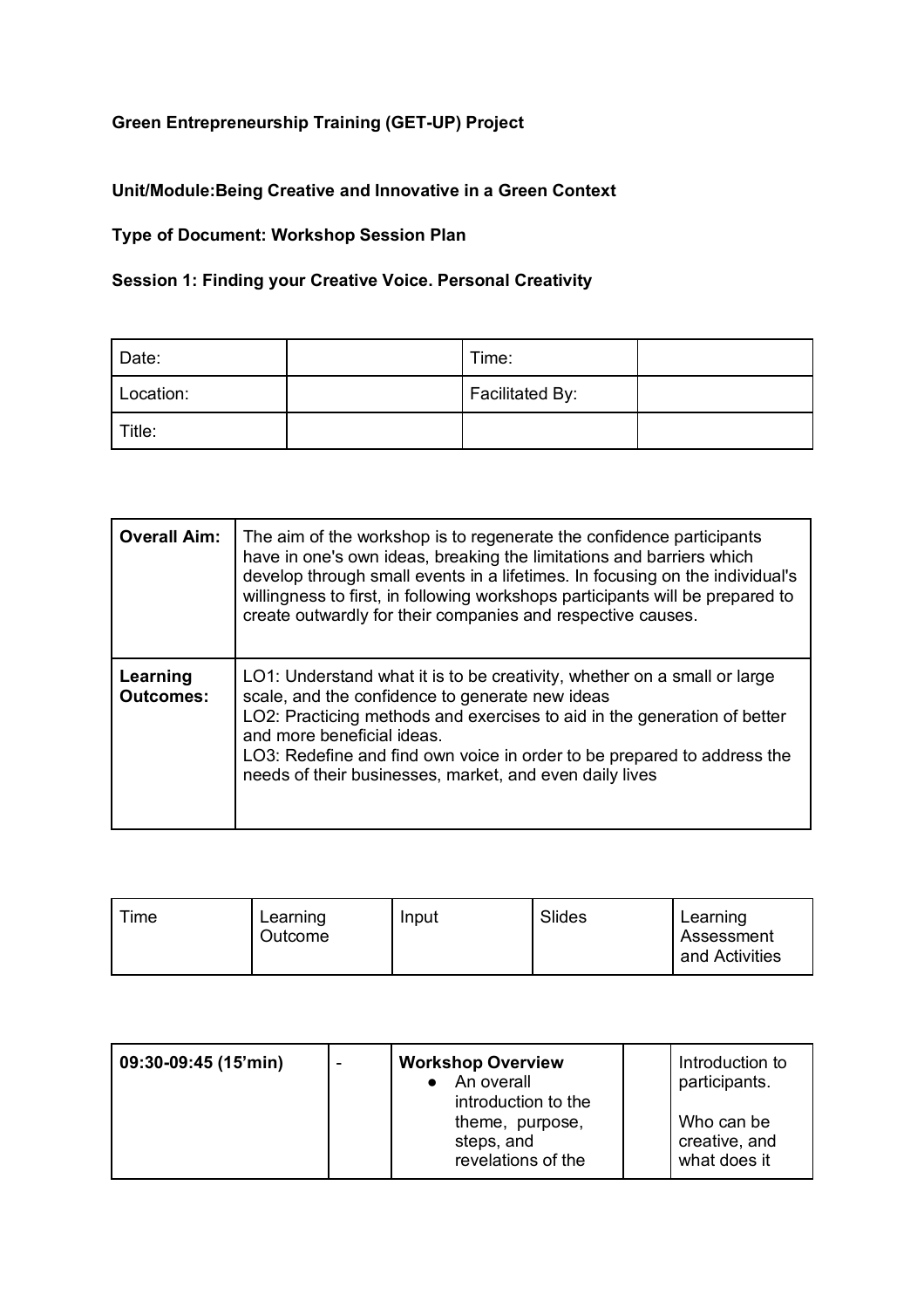|                       | workshop to acutely<br>define outcomes<br>Through the<br>introduction,<br>participants will be<br>energized by the<br>examination of what<br>is creativity and who<br>can be innovative.<br>Defining this<br>opportunity for<br>everyone to create,<br>will later allow<br>participants to apply<br>the process to the<br>Green sector and<br>their own businesses | mean to be<br>creative?                                                                                                                                                                                                                         |
|-----------------------|--------------------------------------------------------------------------------------------------------------------------------------------------------------------------------------------------------------------------------------------------------------------------------------------------------------------------------------------------------------------|-------------------------------------------------------------------------------------------------------------------------------------------------------------------------------------------------------------------------------------------------|
| 09:45-10:05 (10' min) | <b>Creative Thought:</b><br>Introduction to a<br>series of exercises<br>focusing on personal<br>creativity<br>Begin directly with<br>creative exercises to<br>immerse participants<br>into the initial phases<br>of creativity, in an<br>effort to break bad<br>habits from the start                                                                              | <b>Complete Series</b><br>of Exercises:<br>Logo Rethinking<br>Through a<br>series of simple<br>exercises, with<br>origins in design<br>applied to daily<br>life, augment the<br>participants<br>knowledge of<br>their own<br>creative abilities |
| 10:05-10:15(10'min)   | <b>Analysis of Thought</b><br><b>Patterns:</b><br>In the form of an auto-<br>analysis, as well as share<br>revelations, we will be able<br>to clearly define weak points<br>in one's creative thinking<br>processes<br>Through this defining, one<br>can in turn redevelop said<br>weakness to form a strong<br>"supply chain" of ideas                            | Provide<br>materials and<br>platform to<br>develop said<br>auto-analysis for<br>enhanced user<br>visualization of<br>issues                                                                                                                     |